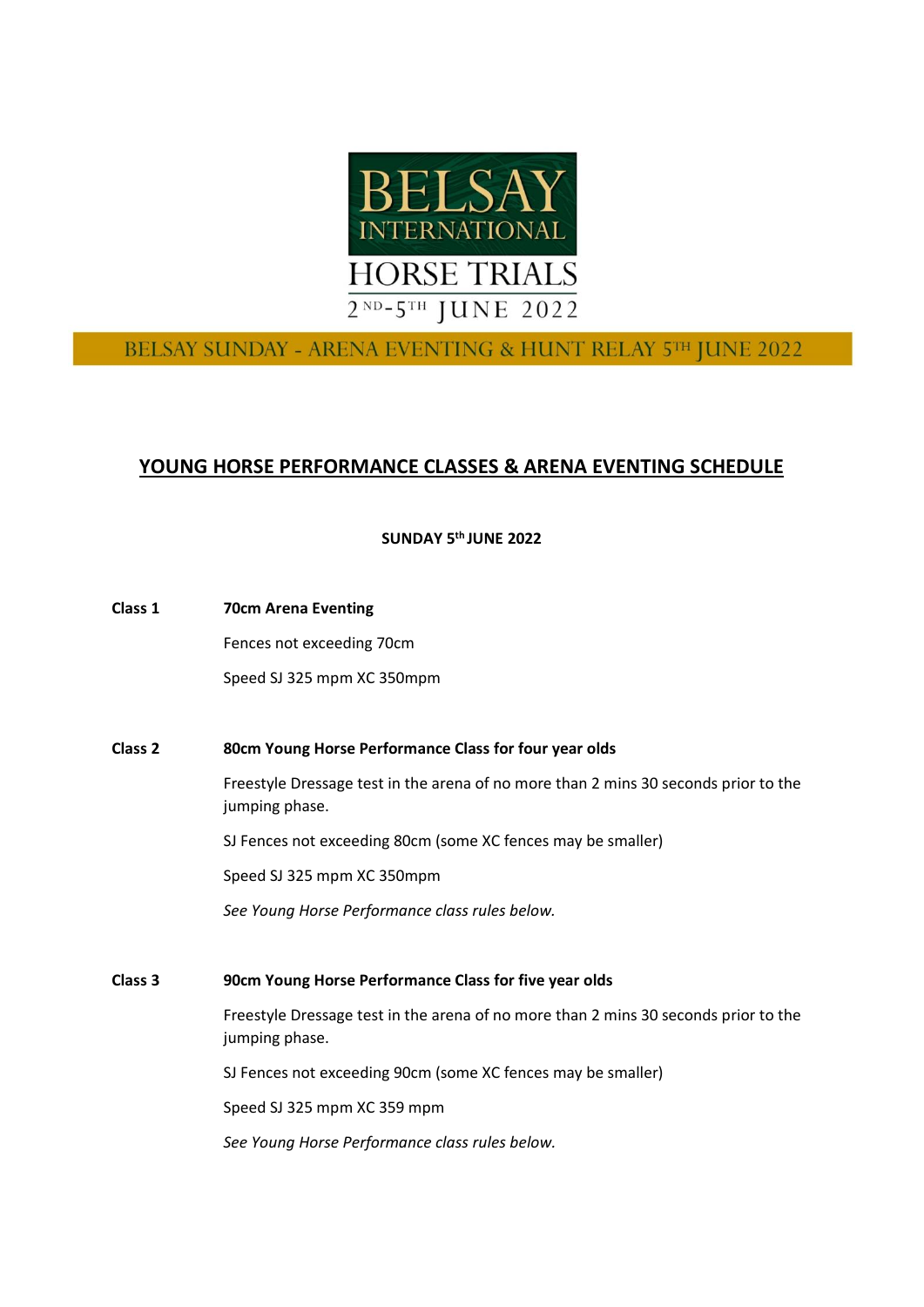#### **Class 4 90cm Arena Eventing**

Fences not exceeding 90cm

Speed SJ 325 mpm XC 350mpm

# **Young Horse Performance Classes Rules**

The two Young Horse Performance Classes are unaffiliated but are designed to help prepare young 4 and 5 year old horses for future competition.

Each horse will be required to show a series of movements in a freestyle dressage test, lasting no more than 2 mins 30 seconds prior to the jumping phase. This should include medium walk, working trot on left and right rein, some lengthened strides at trot, working canter on left and right rein (incorporating a 20m circle), and a halt. Competitors should then proceed direct to the jumping phase. After jumping please show a gallop and then leave the arena at free walk on a long rein.

The jumping test will consist of 7-8 show jumps including related distances, followed immediately by 7-8 cross country fences. 2 penalties will be deducted for a fence down and 4 penalties for a refusal. Elimination after three refusals, accumulated or otherwise and/or a fall.

Fence Heights: **Class 2**: 80 cm for 4 year olds; **Class 3**: 90cm for 5 year olds

# **Judging:**

Judged out of 50, marks will be given as follows:

 – Paces (5 – walk, 5 – trot, 5 – canter, 5 – gallop) – Show Jumping – Cross Country – Suitability

#### **Arena Eventing Rules**

Four faults for a show jump knocked down, four faults for a refusal. Elimination after three refusals at a show jump.

Twenty penalties for a refusal at a XC jump. Elimination after three refusals, accumulated or otherwise and/or a fall.

#### **GENERAL TERMS AND CONDITIONS**

Competitors enter and compete at their own risk. Body protectors are advisable. Horses may be entered in 2 classes. NO FIXED PEAK HATS PERMITTED. Show jumping dress (Jacket) or XC colours may be worn. Please bring your own number bib. You must provide your own printed Numbers - download available from Horse-events.

Entries – online at [www.horse-events.co.uk](http://www.horse-events.co.uk/)

Closing date  $-$  Friday 27<sup>th</sup> May 2022